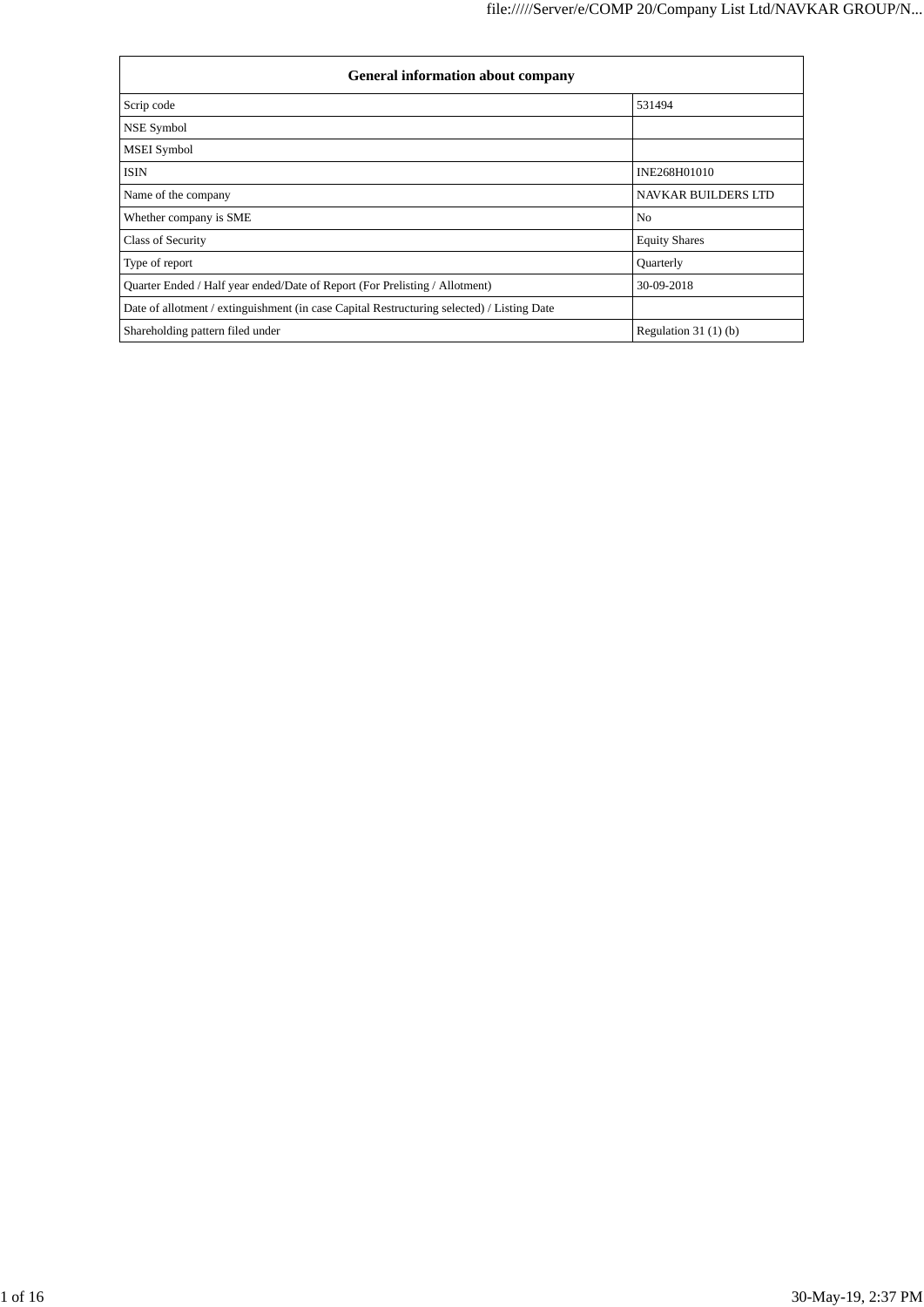|            | <b>Declaration</b>                                                                        |                |                                |                       |                            |  |  |  |  |  |
|------------|-------------------------------------------------------------------------------------------|----------------|--------------------------------|-----------------------|----------------------------|--|--|--|--|--|
| Sr.<br>No. | Particular                                                                                | Yes/No         | Promoter and<br>Promoter Group | Public<br>shareholder | Non Promoter-Non<br>Public |  |  |  |  |  |
|            | Whether the Listed Entity has issued any partly paid up<br>shares?                        | N <sub>o</sub> | N <sub>0</sub>                 | N <sub>0</sub>        | N <sub>0</sub>             |  |  |  |  |  |
| 2          | Whether the Listed Entity has issued any Convertible<br>Securities?                       | N <sub>0</sub> | N <sub>0</sub>                 | N <sub>0</sub>        | N <sub>0</sub>             |  |  |  |  |  |
| 3          | Whether the Listed Entity has issued any Warrants?                                        | Yes            | Yes                            | Yes                   | N <sub>0</sub>             |  |  |  |  |  |
| 4          | Whether the Listed Entity has any shares against which<br>depository receipts are issued? | N <sub>0</sub> | No.                            | N <sub>0</sub>        | N <sub>0</sub>             |  |  |  |  |  |
| 5          | Whether the Listed Entity has any shares in locked-in?                                    | Yes            | Yes                            | Yes                   | N <sub>0</sub>             |  |  |  |  |  |
| 6          | Whether any shares held by promoters are pledge or<br>otherwise encumbered?               | N <sub>0</sub> | No                             |                       |                            |  |  |  |  |  |
|            | Whether company has equity shares with differential<br>voting rights?                     | N <sub>0</sub> | N <sub>0</sub>                 | N <sub>0</sub>        | N <sub>0</sub>             |  |  |  |  |  |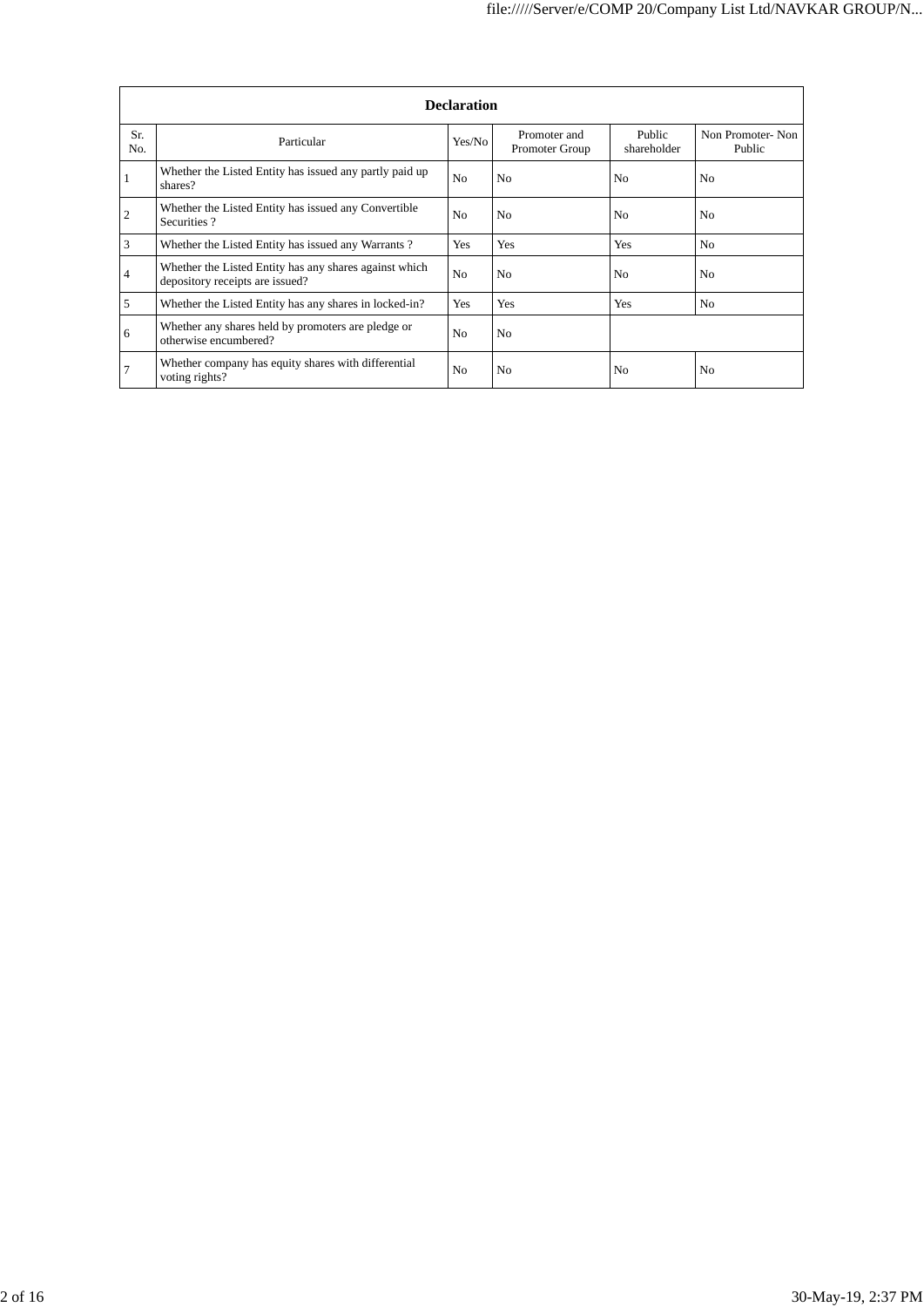|                 |                                           |                         |                         |                                                                            |                               |                          | Table I - Summary Statement holding of specified securities |                                                                  |                     |          |            |
|-----------------|-------------------------------------------|-------------------------|-------------------------|----------------------------------------------------------------------------|-------------------------------|--------------------------|-------------------------------------------------------------|------------------------------------------------------------------|---------------------|----------|------------|
|                 |                                           |                         | No. of                  | No. Of<br>Partly<br>paid-                                                  | No. Of<br>shares              | Total nos.               | Shareholding as<br>a % of total no.<br>of shares            | Number of Voting Rights held in each<br>class of securities (IX) |                     |          |            |
| Category<br>(I) | Category of<br>shareholder                | Nos. Of<br>shareholders | fully paid<br>up equity | up<br>equity                                                               | underlying<br>Depository      | shares held<br>$(VII) =$ | (calculated as<br>per SCRR,                                 | No of Voting (XIV) Rights                                        |                     |          | Total as a |
|                 | (II)                                      | (III)                   | shares<br>held $(IV)$   | $(IV)+(V)+$<br>shares<br>Receipts<br>(VI)<br>a % of<br>held<br>(VI)<br>(V) | 1957) (VIII) As<br>$(A+B+C2)$ | Class eg:<br>X           | Class<br>eg:y                                               | Total                                                            | $%$ of<br>$(A+B+C)$ |          |            |
| (A)             | Promoter &<br>Promoter<br>Group           | $\mathfrak{2}$          | 6970700                 |                                                                            |                               | 6970700                  | 35.06                                                       | 6970700                                                          |                     | 6970700  | 35.06      |
| (B)             | Public                                    | 1802                    | 12913100                |                                                                            |                               | 12913100                 | 64.94                                                       | 12913200                                                         |                     | 12913200 | 64.94      |
| (C)             | Non<br>Promoter-<br>Non Public            |                         |                         |                                                                            |                               |                          |                                                             |                                                                  |                     |          |            |
| (C1)            | <b>Shares</b><br>underlying<br><b>DRs</b> |                         |                         |                                                                            |                               |                          |                                                             |                                                                  |                     |          |            |
| (C2)            | Shares held<br>by<br>Employee<br>Trusts   |                         |                         |                                                                            |                               |                          |                                                             |                                                                  |                     |          |            |
|                 | Total                                     | 1804                    | 19883800                |                                                                            |                               | 19883800                 | 100                                                         | 19883900                                                         |                     | 19883900 | 100        |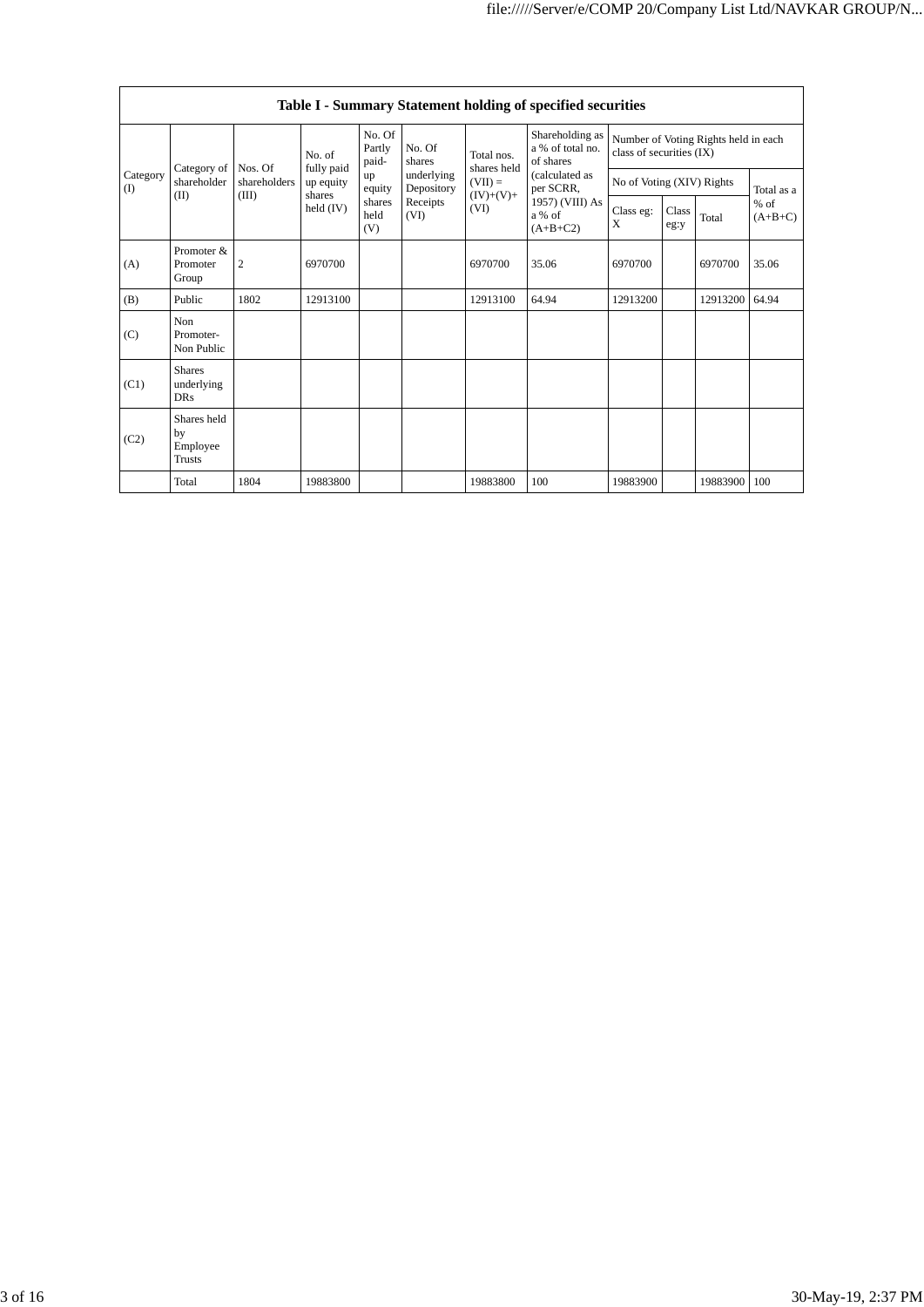|                         |                                                                                                                        |                                           |                                                  |                                                                           | Table I - Summary Statement holding of specified securities         |                                                                                                            |                                        |                                                    |                                                                               |          |                                                                         |
|-------------------------|------------------------------------------------------------------------------------------------------------------------|-------------------------------------------|--------------------------------------------------|---------------------------------------------------------------------------|---------------------------------------------------------------------|------------------------------------------------------------------------------------------------------------|----------------------------------------|----------------------------------------------------|-------------------------------------------------------------------------------|----------|-------------------------------------------------------------------------|
| Category<br>(I)<br>(II) | No. Of<br><b>Shares</b><br>Category of<br>Underlying<br>shareholder<br>Outstanding<br>convertible<br>securities<br>(X) |                                           |                                                  | No. of<br><b>Shares</b><br>Underlying                                     | No. Of<br><b>Shares</b><br>Underlying<br>Outstanding<br>convertible | Shareholding,<br>as a % assuming<br>full conversion<br>of convertible<br>securities (as a<br>percentage of | Number of<br>Locked in shares<br>(XII) |                                                    | Number of<br><b>Shares</b><br>pledged or<br>otherwise<br>encumbered<br>(XIII) |          | Number of<br>equity shares<br>held in<br>dematerialized<br>form $(XIV)$ |
|                         |                                                                                                                        | Outstanding<br><b>Warrants</b><br>$(X_i)$ | securities and<br>No. Of<br>Warrants (Xi)<br>(a) | diluted share<br>capital) $(XI)$ =<br>$(VII)+(X)$ As a<br>% of $(A+B+C2)$ | No. (a)                                                             | As a $%$<br>of total<br><b>Shares</b><br>held<br>(b)                                                       | No.<br>(a)                             | As a %<br>of total<br><b>Shares</b><br>held<br>(b) |                                                                               |          |                                                                         |
| (A)                     | Promoter &<br>Promoter<br>Group                                                                                        |                                           | 379500                                           | 379500                                                                    | 36.18                                                               | 5030583                                                                                                    | 72.17                                  |                                                    |                                                                               | 6970700  |                                                                         |
| (B)                     | Public                                                                                                                 |                                           | 50000                                            | 50000                                                                     | 63.82                                                               | 2430500                                                                                                    | 18.82                                  |                                                    |                                                                               | 12470800 |                                                                         |
| (C)                     | Non<br>Promoter-<br>Non Public                                                                                         |                                           |                                                  |                                                                           |                                                                     |                                                                                                            |                                        |                                                    |                                                                               |          |                                                                         |
| (C1)                    | <b>Shares</b><br>underlying<br><b>DRs</b>                                                                              |                                           |                                                  |                                                                           |                                                                     |                                                                                                            |                                        |                                                    |                                                                               |          |                                                                         |
| (C2)                    | Shares held<br>by<br>Employee<br><b>Trusts</b>                                                                         |                                           |                                                  |                                                                           |                                                                     |                                                                                                            |                                        |                                                    |                                                                               |          |                                                                         |
|                         | Total                                                                                                                  |                                           | 429500                                           | 429500                                                                    | 100                                                                 | 7461083 37.52                                                                                              |                                        |                                                    |                                                                               | 19441500 |                                                                         |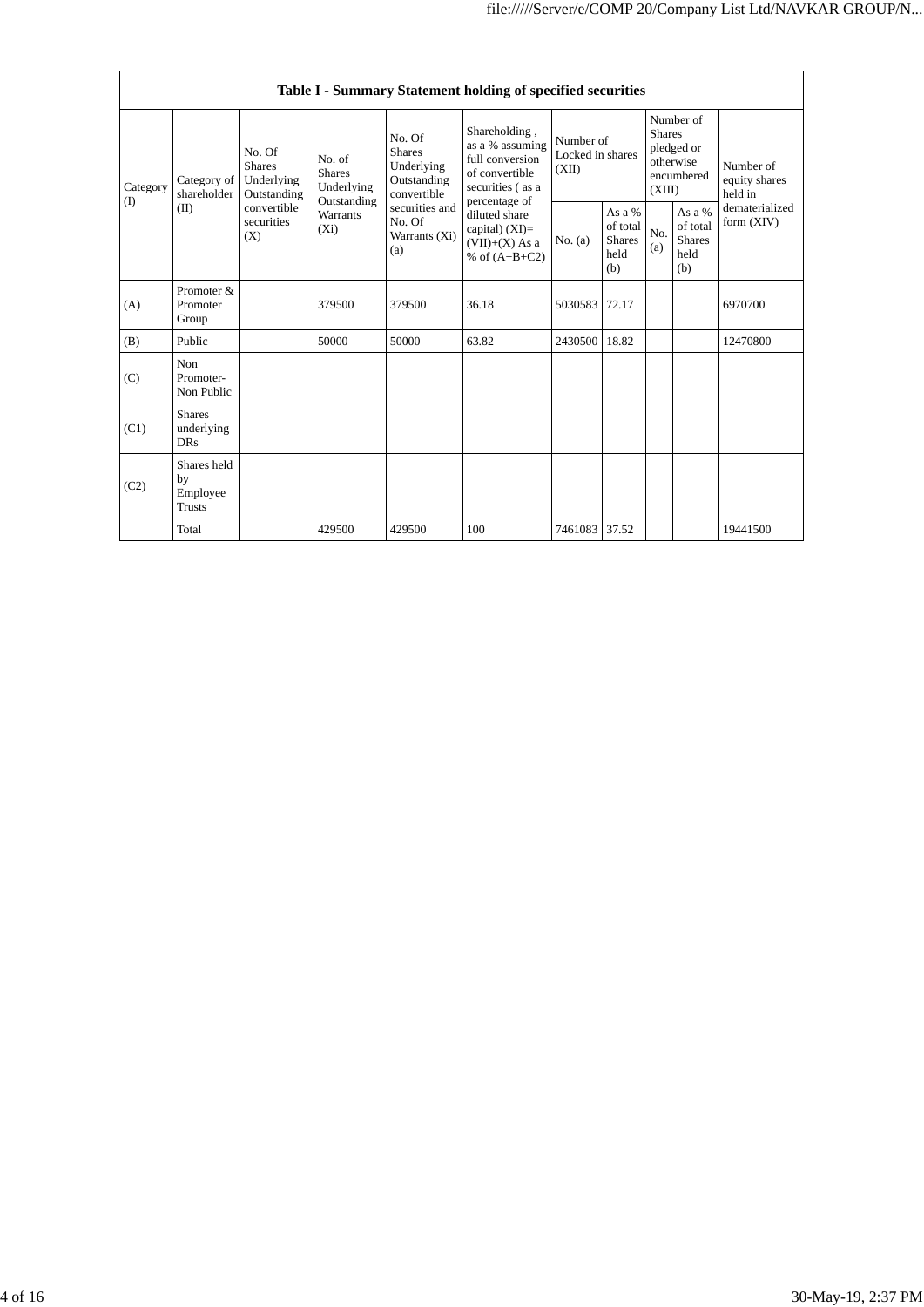|                                                                                               | Table II - Statement showing shareholding pattern of the Promoter and Promoter Group                                |                                  |                                   |                       |                          |                      |                                                                                  |                               |               |                                 |                                 |
|-----------------------------------------------------------------------------------------------|---------------------------------------------------------------------------------------------------------------------|----------------------------------|-----------------------------------|-----------------------|--------------------------|----------------------|----------------------------------------------------------------------------------|-------------------------------|---------------|---------------------------------|---------------------------------|
|                                                                                               |                                                                                                                     |                                  | No. of                            | No.<br>Of<br>Partly   | No. Of<br>shares         | Total nos.<br>shares | Shareholding<br>as a % of<br>total no. of                                        | each class of securities (IX) |               | Number of Voting Rights held in |                                 |
| Sr.                                                                                           | Category & Name<br>of the<br>Shareholders (I)                                                                       | Nos. Of<br>shareholders<br>(III) | fully paid<br>up equity<br>shares | paid-<br>up<br>equity | underlying<br>Depository | held (VII)<br>$=$    | shares<br>(calculated<br>as per SCRR,<br>1957) (VIII)<br>As a % of<br>$(A+B+C2)$ | No of Voting (XIV) Rights     |               |                                 | Total<br>as a %                 |
|                                                                                               |                                                                                                                     |                                  | held $(IV)$                       | shares<br>held<br>(V) | Receipts<br>(VI)         | $(IV)+(V)+$<br>(VI)  |                                                                                  | Class eg:<br>X                | Class<br>eg:y | Total                           | of<br>Total<br>Voting<br>rights |
| A                                                                                             | Table II - Statement showing shareholding pattern of the Promoter and Promoter Group                                |                                  |                                   |                       |                          |                      |                                                                                  |                               |               |                                 |                                 |
| (1)                                                                                           | Indian                                                                                                              |                                  |                                   |                       |                          |                      |                                                                                  |                               |               |                                 |                                 |
| (a)                                                                                           | Individuals/Hindu<br>undivided Family                                                                               | $\mathbf{1}$                     | 1161250                           |                       |                          | 1161250              | 5.84                                                                             | 1161250                       |               | 1161250                         | 5.84                            |
| (d)                                                                                           | Any Other<br>(specify)                                                                                              | 1                                | 5809450                           |                       |                          | 5809450              | 29.22                                                                            | 5809450                       |               | 5809450                         | 29.22                           |
| Sub-Total<br>(A)(1)                                                                           |                                                                                                                     | 2                                | 6970700                           |                       |                          | 6970700              | 35.06                                                                            | 6970700                       |               | 6970700                         | 35.06                           |
| (2)                                                                                           | Foreign                                                                                                             |                                  |                                   |                       |                          |                      |                                                                                  |                               |               |                                 |                                 |
| Total<br>Shareholding<br>of Promoter<br>and<br>Promoter<br>Group<br>$(A)=(A)$<br>$(1)+(A)(2)$ |                                                                                                                     | 2                                | 6970700                           |                       |                          | 6970700              | 35.06                                                                            | 6970700                       |               | 6970700                         | 35.06                           |
| B                                                                                             | Table III - Statement showing shareholding pattern of the Public shareholder                                        |                                  |                                   |                       |                          |                      |                                                                                  |                               |               |                                 |                                 |
| (1)                                                                                           | Institutions                                                                                                        |                                  |                                   |                       |                          |                      |                                                                                  |                               |               |                                 |                                 |
| (3)                                                                                           | Non-institutions                                                                                                    |                                  |                                   |                       |                          |                      |                                                                                  |                               |               |                                 |                                 |
| (a(i))                                                                                        | Individuals -<br>i.Individual<br>shareholders<br>holding nominal<br>share capital up to<br>Rs. 2 lakhs.             | 1682                             | 1480832                           |                       |                          | 1480832              | 7.45                                                                             | 1480932                       |               | 1480932                         | 7.45                            |
| (a(ii))                                                                                       | Individuals - ii.<br>Individual<br>shareholders<br>holding nominal<br>share capital in<br>excess of Rs. 2<br>lakhs. | 45                               | 5968517                           |                       |                          | 5968517              | 30.02                                                                            | 5968517                       |               | 5968517                         | 30.02                           |
| (e)                                                                                           | Any Other<br>(specify)                                                                                              | 75                               | 5463751                           |                       |                          | 5463751              | 27.48                                                                            | 5463751                       |               | 5463751                         | 27.48                           |
| Sub-Total<br>(B)(3)                                                                           |                                                                                                                     | 1802                             | 12913100                          |                       |                          | 12913100             | 64.94                                                                            | 12913200                      |               | 12913200                        | 64.94                           |
| <b>Total Public</b><br>Shareholding<br>$(B)= (B)$<br>$(1)+(B)$<br>$(2)+(B)(3)$                |                                                                                                                     | 1802                             | 12913100                          |                       |                          | 12913100             | 64.94                                                                            | 12913200                      |               | 12913200                        | 64.94                           |
| C                                                                                             | Table IV - Statement showing shareholding pattern of the Non Promoter- Non Public shareholder                       |                                  |                                   |                       |                          |                      |                                                                                  |                               |               |                                 |                                 |
| Total (<br>$A+B+C2$ )                                                                         |                                                                                                                     | 1804                             | 19883800                          |                       |                          | 19883800             | 100                                                                              | 19883900                      |               | 19883900                        | 100                             |
| Total<br>$(A+B+C)$                                                                            |                                                                                                                     | 1804                             | 19883800                          |                       |                          | 19883800             | 100                                                                              | 19883900                      |               | 19883900                        | 100                             |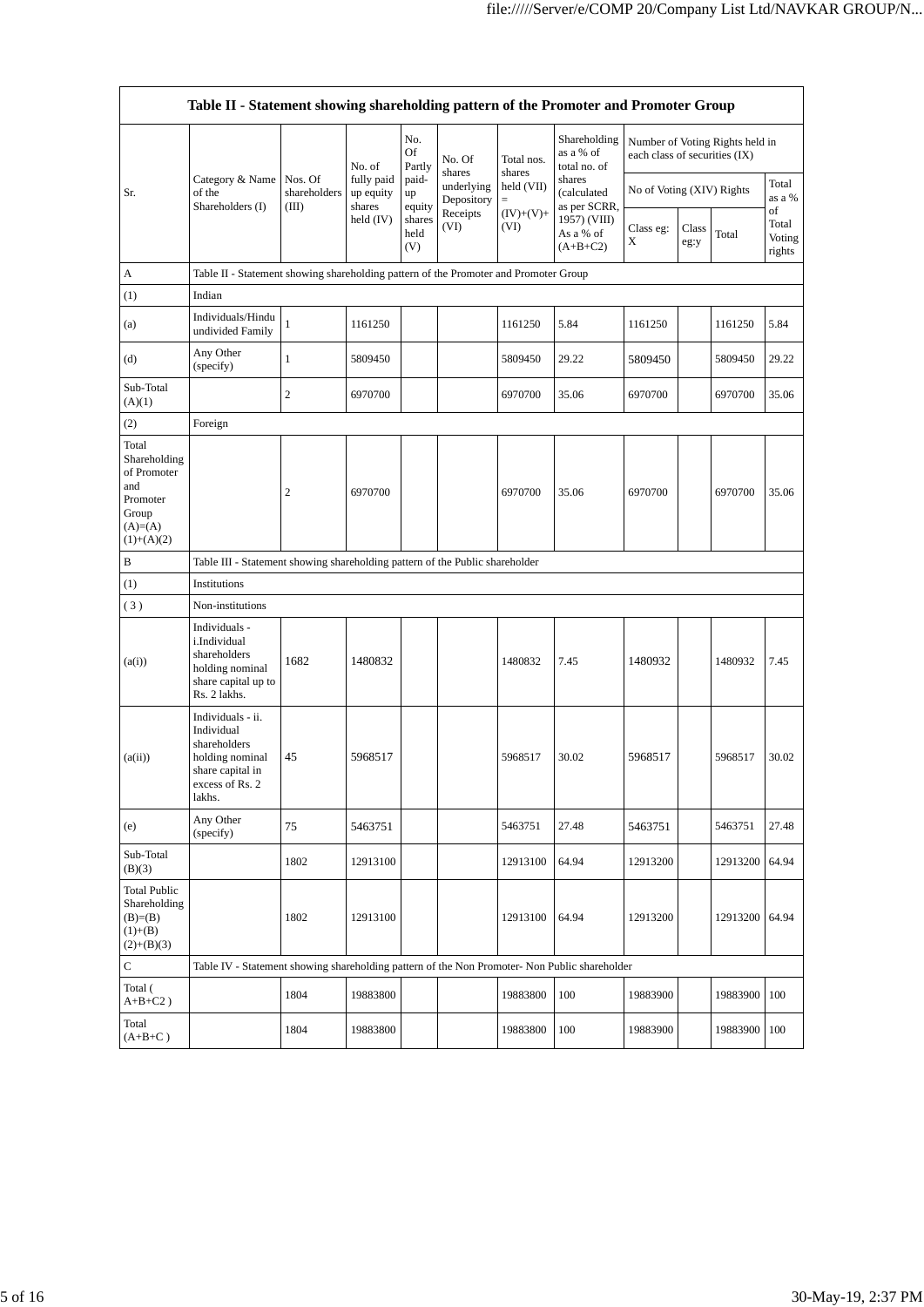|                                                                                            |                                                                          |                                                  |                                                                                | Table II - Statement showing shareholding pattern of the Promoter and Promoter Group                           |                                        |                                                    |            |                                                               |                                                          |
|--------------------------------------------------------------------------------------------|--------------------------------------------------------------------------|--------------------------------------------------|--------------------------------------------------------------------------------|----------------------------------------------------------------------------------------------------------------|----------------------------------------|----------------------------------------------------|------------|---------------------------------------------------------------|----------------------------------------------------------|
|                                                                                            | No. Of<br><b>Shares</b>                                                  | No. of<br><b>Shares</b>                          | No. Of<br><b>Shares</b><br>Underlying                                          | Shareholding,<br>as a % assuming<br>full conversion<br>of convertible                                          | Number of<br>Locked in shares<br>(XII) |                                                    |            | Number of Shares<br>pledged or otherwise<br>encumbered (XIII) | Number of                                                |
| Sr.                                                                                        | Underlying<br>Outstanding<br>convertible<br>securities<br>(X)            | Underlying<br>Outstanding<br>Warrants<br>$(X_i)$ | Outstanding<br>convertible<br>securities and<br>No. Of<br>Warrants (Xi)<br>(a) | securities (as a<br>percentage of<br>diluted share<br>capital) $(XI)$ =<br>$(VII)+(X)$ As a<br>% of $(A+B+C2)$ | No. (a)                                | As a %<br>of total<br><b>Shares</b><br>held<br>(b) | No.<br>(a) | As a % of total<br>Shares held (b)                            | equity shares<br>held in<br>dematerialized<br>form (XIV) |
| А                                                                                          |                                                                          |                                                  |                                                                                | Table II - Statement showing shareholding pattern of the Promoter and Promoter Group                           |                                        |                                                    |            |                                                               |                                                          |
| (1)                                                                                        | Indian                                                                   |                                                  |                                                                                |                                                                                                                |                                        |                                                    |            |                                                               |                                                          |
| (a)                                                                                        |                                                                          | $\boldsymbol{0}$                                 | $\overline{0}$                                                                 | 5.72                                                                                                           | $\overline{0}$                         | $\boldsymbol{0}$                                   |            |                                                               | 1161250                                                  |
| (d)                                                                                        |                                                                          | 379500                                           | 379500                                                                         | 30.47                                                                                                          | 5030583                                | 86.59                                              |            |                                                               | 5809450                                                  |
| Sub-Total<br>(A)(1)                                                                        |                                                                          | 379500                                           | 379500                                                                         | 36.18                                                                                                          | 5030583                                | 72.17                                              |            |                                                               | 6970700                                                  |
| (2)                                                                                        | Foreign                                                                  |                                                  |                                                                                |                                                                                                                |                                        |                                                    |            |                                                               |                                                          |
| Total<br>Shareholding<br>of Promoter<br>and Promoter<br>Group<br>$(A)=(A)$<br>$(1)+(A)(2)$ |                                                                          | 379500                                           | 379500                                                                         | 36.18                                                                                                          | 5030583                                | 72.17                                              |            |                                                               | 6970700                                                  |
| B                                                                                          |                                                                          |                                                  |                                                                                | Table III - Statement showing shareholding pattern of the Public shareholder                                   |                                        |                                                    |            |                                                               |                                                          |
| (1)                                                                                        | Institutions                                                             |                                                  |                                                                                |                                                                                                                |                                        |                                                    |            |                                                               |                                                          |
| (3)                                                                                        | Non-institutions                                                         |                                                  |                                                                                |                                                                                                                |                                        |                                                    |            |                                                               |                                                          |
| (a(i))                                                                                     |                                                                          | $\overline{0}$                                   | $\boldsymbol{0}$                                                               | 7.29                                                                                                           | $\mathbf{0}$                           | $\boldsymbol{0}$                                   |            |                                                               | 1212932                                                  |
| (a(ii))                                                                                    |                                                                          | 50000                                            | 50000                                                                          | 29.63                                                                                                          | 2430500                                | 40.72                                              |            |                                                               | 5795117                                                  |
| (e)                                                                                        |                                                                          | $\boldsymbol{0}$                                 | $\boldsymbol{0}$                                                               | 26.9                                                                                                           | $\boldsymbol{0}$                       | $\boldsymbol{0}$                                   |            |                                                               | 5462751                                                  |
| Sub-Total<br>(B)(3)                                                                        |                                                                          | 50000                                            | 50000                                                                          | 63.82                                                                                                          | 2430500                                | 18.82                                              |            |                                                               | 12470800                                                 |
| <b>Total Public</b><br>Shareholding<br>$(B)=B)$<br>$(1)+(B)$<br>$(2)+(B)(3)$               |                                                                          | 50000                                            | 50000                                                                          | 63.82                                                                                                          | 2430500                                | 18.82                                              |            |                                                               | 12470800                                                 |
| С                                                                                          |                                                                          |                                                  |                                                                                | Table IV - Statement showing shareholding pattern of the Non Promoter- Non Public shareholder                  |                                        |                                                    |            |                                                               |                                                          |
| Total (<br>$A+B+C2$ )                                                                      |                                                                          | 429500                                           | 429500                                                                         | 100                                                                                                            | 7461083                                | 37.52                                              |            |                                                               | 19441500                                                 |
| Total $(A+B+C)$<br>$\mathcal{E}$                                                           |                                                                          | 429500                                           | 429500                                                                         | 100                                                                                                            | 7461083                                | 37.52                                              |            |                                                               | 19441500                                                 |
|                                                                                            | Textual<br>Disclosure of notes on shareholding pattern<br>Information(1) |                                                  |                                                                                |                                                                                                                |                                        |                                                    |            |                                                               |                                                          |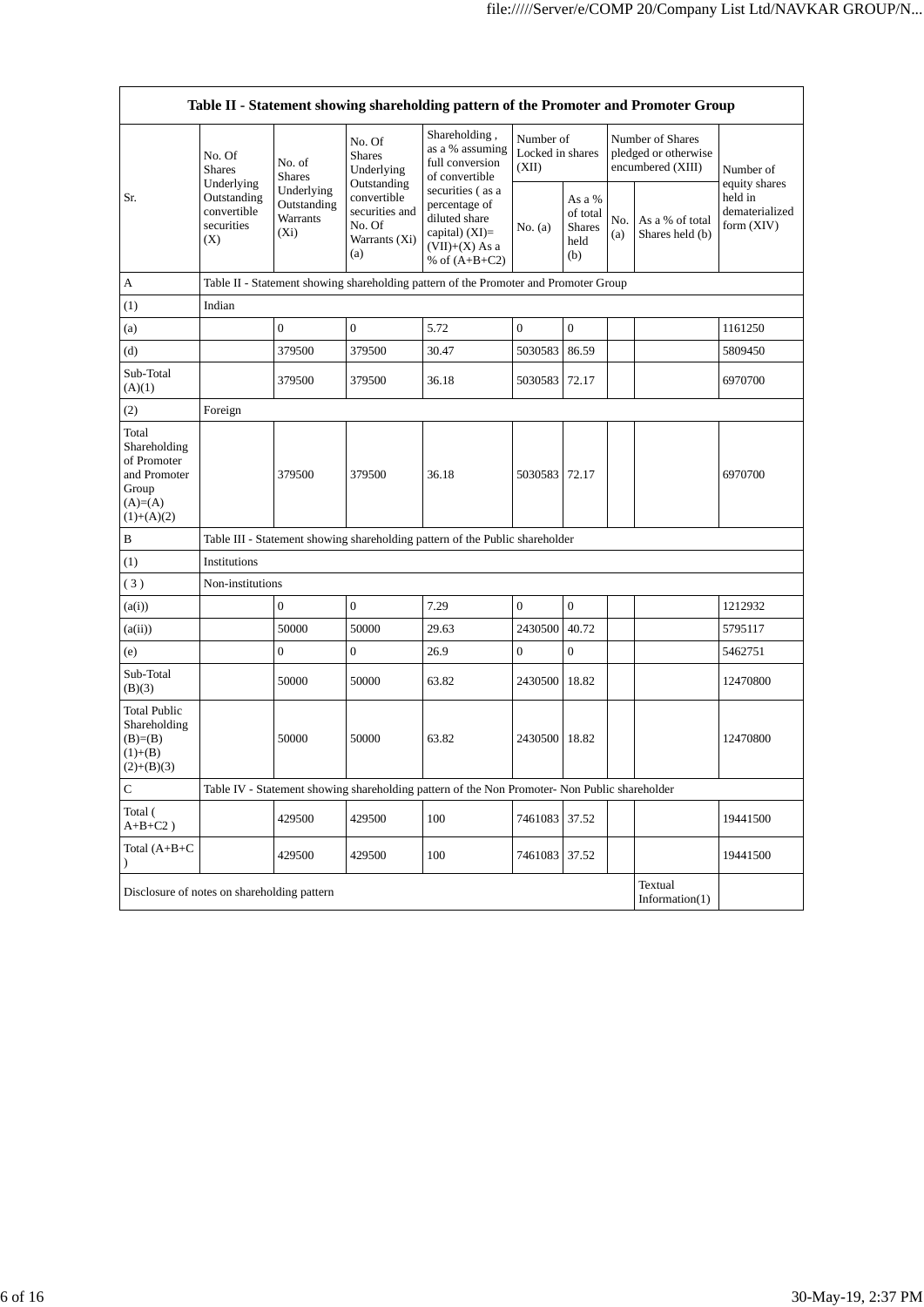|                       | <b>Text Block</b>                                                                                                                                                                                                                                                                                                            |
|-----------------------|------------------------------------------------------------------------------------------------------------------------------------------------------------------------------------------------------------------------------------------------------------------------------------------------------------------------------|
| Textual Information() | According to ledger folio number, there are 3 individual shareholders under promoter category, but, as<br>per details of PAN total individual shareholders under promoter group are 2. Hence, total number of<br>share holders as per ledger folio number are 1805 and as per PAN, total number of shareholders are<br>1804. |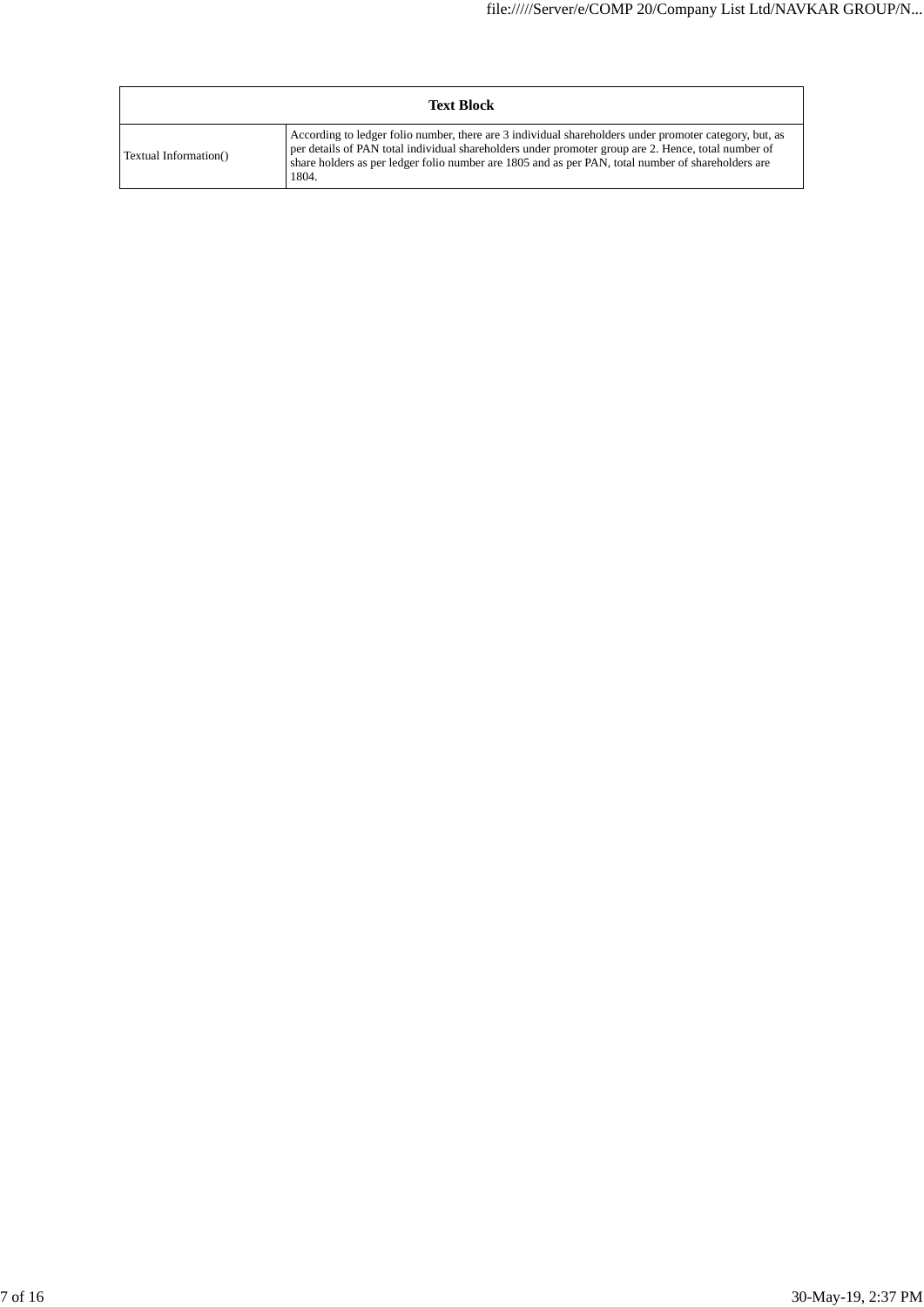|                                                                                                                                                                                            | Individuals/Hindu undivided Family                            |                       |  |  |  |  |  |  |
|--------------------------------------------------------------------------------------------------------------------------------------------------------------------------------------------|---------------------------------------------------------------|-----------------------|--|--|--|--|--|--|
| Searial No.                                                                                                                                                                                | $\mathbf{1}$                                                  |                       |  |  |  |  |  |  |
| Name of the<br>Shareholders (I)                                                                                                                                                            | DAKSHESH RAMESHCHANDRA SHAH                                   | Click here to go back |  |  |  |  |  |  |
| PAN (II)                                                                                                                                                                                   | ACEPS7056G                                                    | Total                 |  |  |  |  |  |  |
| No. of fully paid<br>up equity shares<br>held (IV)                                                                                                                                         | 1161250                                                       | 1161250               |  |  |  |  |  |  |
| No. Of Partly paid-<br>up equity shares<br>held (V)                                                                                                                                        |                                                               |                       |  |  |  |  |  |  |
| No. Of shares<br>underlying<br>Depository<br>Receipts (VI)                                                                                                                                 |                                                               |                       |  |  |  |  |  |  |
| Total nos. shares<br>held $(VII) =$<br>$(IV)+(V)+(VI)$                                                                                                                                     | 1161250                                                       | 1161250               |  |  |  |  |  |  |
| Shareholding as a<br>% of total no. of<br>shares (calculated<br>as per SCRR,<br>1957) (VIII) As a<br>% of $(A+B+C2)$                                                                       | 5.84                                                          | 5.84                  |  |  |  |  |  |  |
|                                                                                                                                                                                            | Number of Voting Rights held in each class of securities (IX) |                       |  |  |  |  |  |  |
| Class eg: $X$                                                                                                                                                                              | 1161250                                                       | 1161250               |  |  |  |  |  |  |
| Class eg:y                                                                                                                                                                                 |                                                               |                       |  |  |  |  |  |  |
| Total                                                                                                                                                                                      | 1161250                                                       | 1161250               |  |  |  |  |  |  |
| Total as a % of<br>Total Voting rights                                                                                                                                                     | 5.84                                                          | 5.84                  |  |  |  |  |  |  |
| No. Of Shares<br>Underlying<br>Outstanding<br>convertible<br>securities (X)                                                                                                                |                                                               |                       |  |  |  |  |  |  |
| No. of Shares<br>Underlying<br>Outstanding<br>Warrants (Xi)                                                                                                                                | $\boldsymbol{0}$                                              | $\boldsymbol{0}$      |  |  |  |  |  |  |
| No. Of Shares<br>Underlying<br>Outstanding<br>convertible<br>securities and No.<br>Of Warrants (Xi)<br>(a)                                                                                 | $\boldsymbol{0}$                                              | $\boldsymbol{0}$      |  |  |  |  |  |  |
| Shareholding, as a<br>% assuming full<br>conversion of<br>convertible<br>securities (as a<br>percentage of<br>diluted share<br>capital) $(XI)=$<br>$(VII)+(Xi)(a)$ As a<br>% of $(A+B+C2)$ | 5.72                                                          | 5.72                  |  |  |  |  |  |  |
| Number of Locked in shares (XII)                                                                                                                                                           |                                                               |                       |  |  |  |  |  |  |
| No. $(a)$                                                                                                                                                                                  | $\boldsymbol{0}$                                              | $\boldsymbol{0}$      |  |  |  |  |  |  |
| As a % of total<br>Shares held (b)                                                                                                                                                         | $\mathbf{0}$                                                  | $\boldsymbol{0}$      |  |  |  |  |  |  |
|                                                                                                                                                                                            | Number of Shares pledged or otherwise encumbered (XIII)       |                       |  |  |  |  |  |  |
| No. (a)                                                                                                                                                                                    |                                                               |                       |  |  |  |  |  |  |
| As a % of total<br>Shares held (b)                                                                                                                                                         |                                                               |                       |  |  |  |  |  |  |
| Number of equity<br>shares held in<br>dematerialized<br>form (XIV)                                                                                                                         | 1161250                                                       | 1161250               |  |  |  |  |  |  |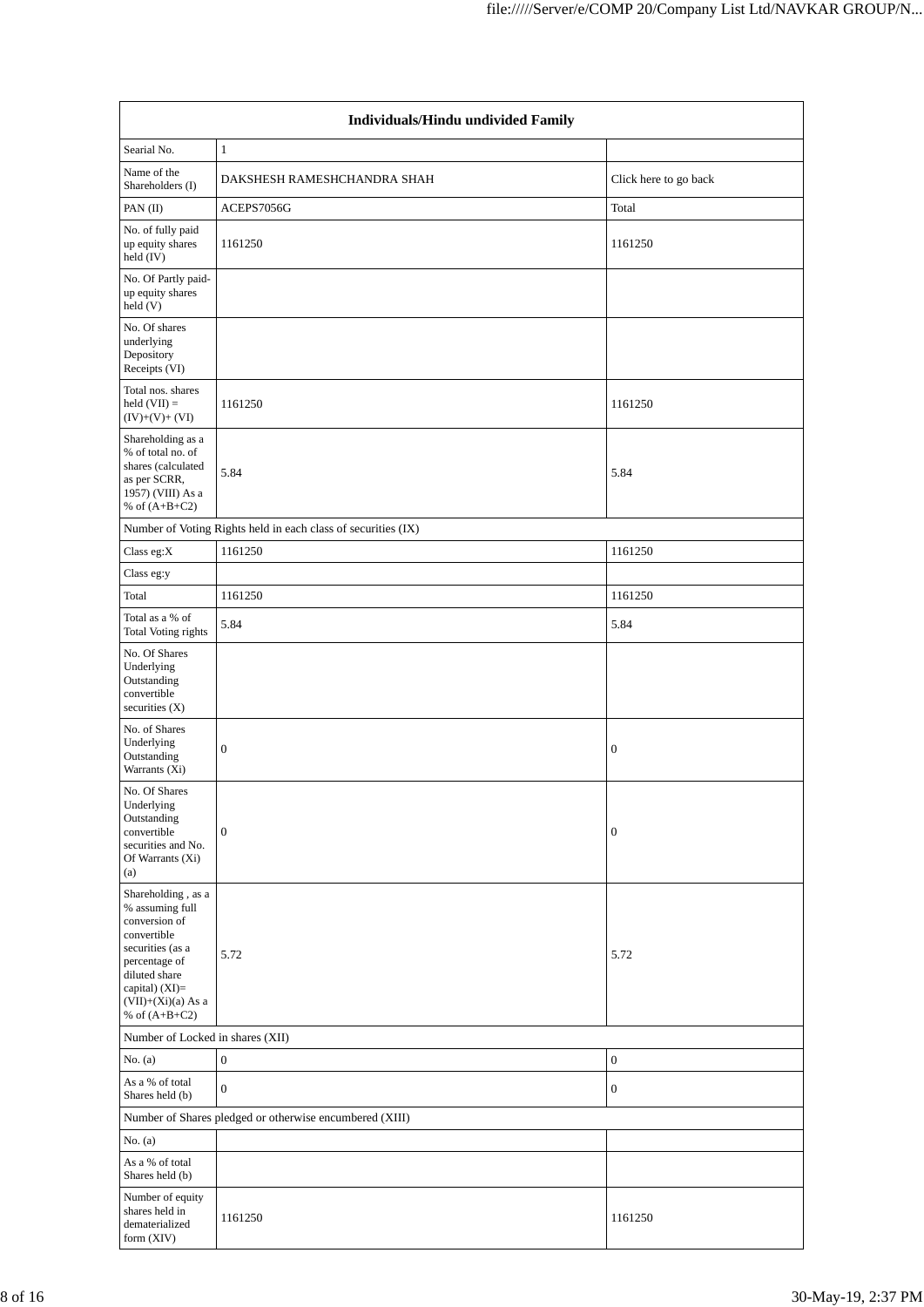| Reason for not providing PAN    |          |  |  |  |  |  |
|---------------------------------|----------|--|--|--|--|--|
| Reason for not<br>providing PAN |          |  |  |  |  |  |
| Shareholder type                | Promoter |  |  |  |  |  |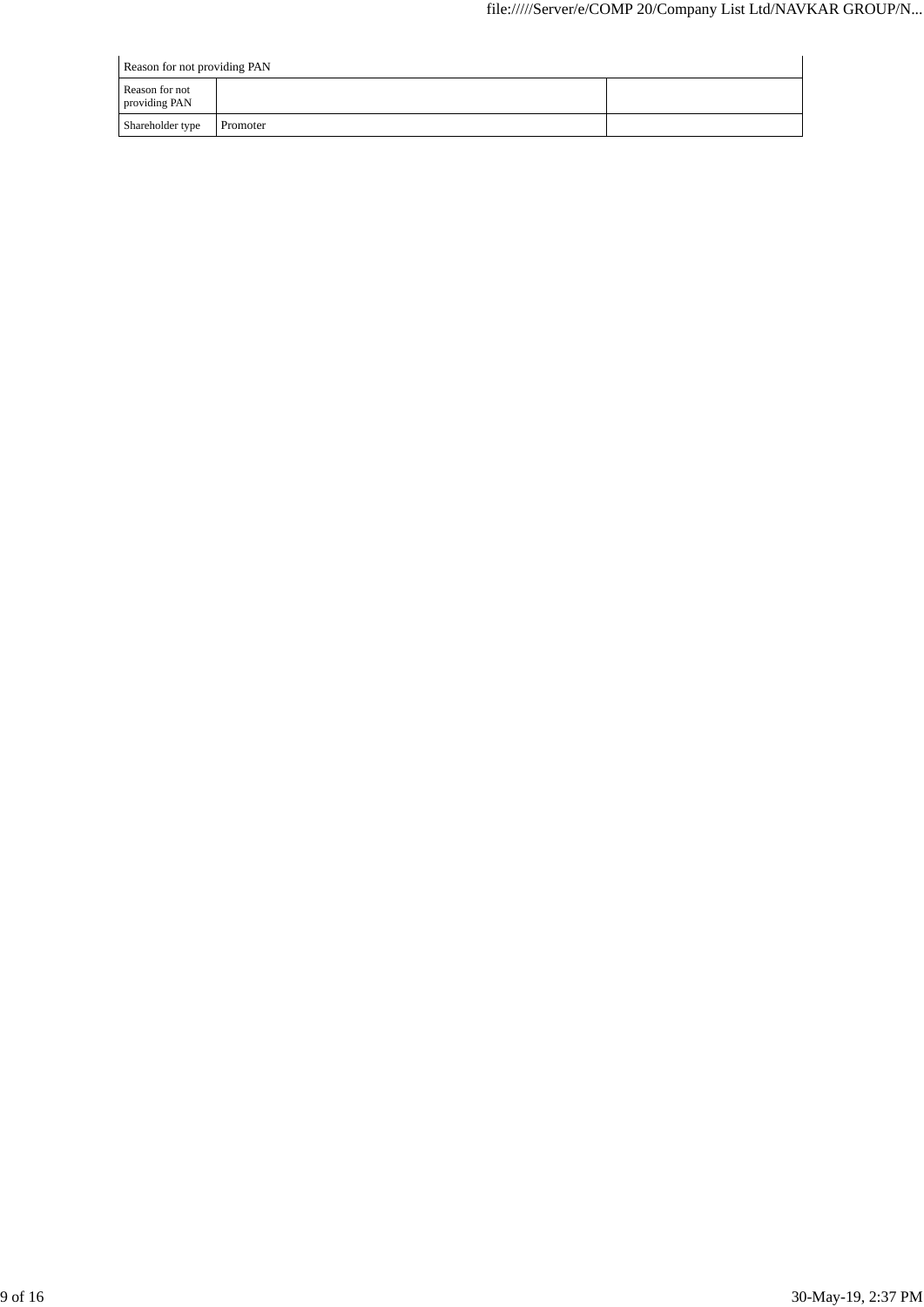|                                                                                                                                                                                      | Any Other (specify)                                           |                       |  |  |  |  |  |  |
|--------------------------------------------------------------------------------------------------------------------------------------------------------------------------------------|---------------------------------------------------------------|-----------------------|--|--|--|--|--|--|
| Searial No.                                                                                                                                                                          | $\mathbf{1}$                                                  |                       |  |  |  |  |  |  |
| Category                                                                                                                                                                             | <b>Bodies Corporate</b>                                       | Click here to go back |  |  |  |  |  |  |
| Name of the<br>Shareholders (I)                                                                                                                                                      | NAVKAR FISCAL SERVICES PVT LTD.                               |                       |  |  |  |  |  |  |
| PAN (II)                                                                                                                                                                             | AAACN7212Q                                                    | Total                 |  |  |  |  |  |  |
| No. of the<br>Shareholders (I)                                                                                                                                                       | 1                                                             | $\mathbf{1}$          |  |  |  |  |  |  |
| No. of fully paid<br>up equity shares<br>held (IV)                                                                                                                                   | 5809450                                                       | 5809450               |  |  |  |  |  |  |
| No. Of Partly paid-<br>up equity shares<br>held (V)                                                                                                                                  |                                                               |                       |  |  |  |  |  |  |
| No. Of shares<br>underlying<br>Depository<br>Receipts (VI)                                                                                                                           |                                                               |                       |  |  |  |  |  |  |
| Total nos. shares<br>held $(VII) =$<br>$(IV)+(V)+(VI)$                                                                                                                               | 5809450                                                       | 5809450               |  |  |  |  |  |  |
| Shareholding as a<br>% of total no. of<br>shares (calculated<br>as per SCRR,<br>1957) (VIII) As a<br>% of $(A+B+C2)$                                                                 | 29.22                                                         | 29.22                 |  |  |  |  |  |  |
|                                                                                                                                                                                      | Number of Voting Rights held in each class of securities (IX) |                       |  |  |  |  |  |  |
| Class eg: X                                                                                                                                                                          | 5809450                                                       | 5809450               |  |  |  |  |  |  |
| Class eg:y                                                                                                                                                                           |                                                               |                       |  |  |  |  |  |  |
| Total                                                                                                                                                                                | 5809450                                                       | 5809450               |  |  |  |  |  |  |
| Total as a % of<br>Total Voting rights                                                                                                                                               | 29.22                                                         | 29.22                 |  |  |  |  |  |  |
| No. Of Shares<br>Underlying<br>Outstanding<br>convertible<br>securities $(X)$                                                                                                        |                                                               |                       |  |  |  |  |  |  |
| No. of Shares<br>Underlying<br>Outstanding<br>Warrants (Xi)                                                                                                                          | 379500                                                        | 379500                |  |  |  |  |  |  |
| No. Of Shares<br>Underlying<br>Outstanding<br>convertible<br>securities and No.<br>Of Warrants (Xi)<br>(a)                                                                           | 379500                                                        | 379500                |  |  |  |  |  |  |
| Shareholding, as a<br>% assuming full<br>conversion of<br>convertible<br>securities (as a<br>percentage of<br>diluted share<br>capital) (XI)=<br>$(VII)+(X)$ As a %<br>of $(A+B+C2)$ | 30.47                                                         | 30.47                 |  |  |  |  |  |  |
| Number of Locked in shares (XII)                                                                                                                                                     |                                                               |                       |  |  |  |  |  |  |
| No. $(a)$                                                                                                                                                                            | 5030583                                                       | 5030583               |  |  |  |  |  |  |
| As a % of total<br>Shares held (b)                                                                                                                                                   | 86.59                                                         | 86.59                 |  |  |  |  |  |  |
|                                                                                                                                                                                      | Number of Shares pledged or otherwise encumbered (XIII)       |                       |  |  |  |  |  |  |
| No. $(a)$                                                                                                                                                                            |                                                               |                       |  |  |  |  |  |  |
| As a % of total<br>Shares held (b)                                                                                                                                                   |                                                               |                       |  |  |  |  |  |  |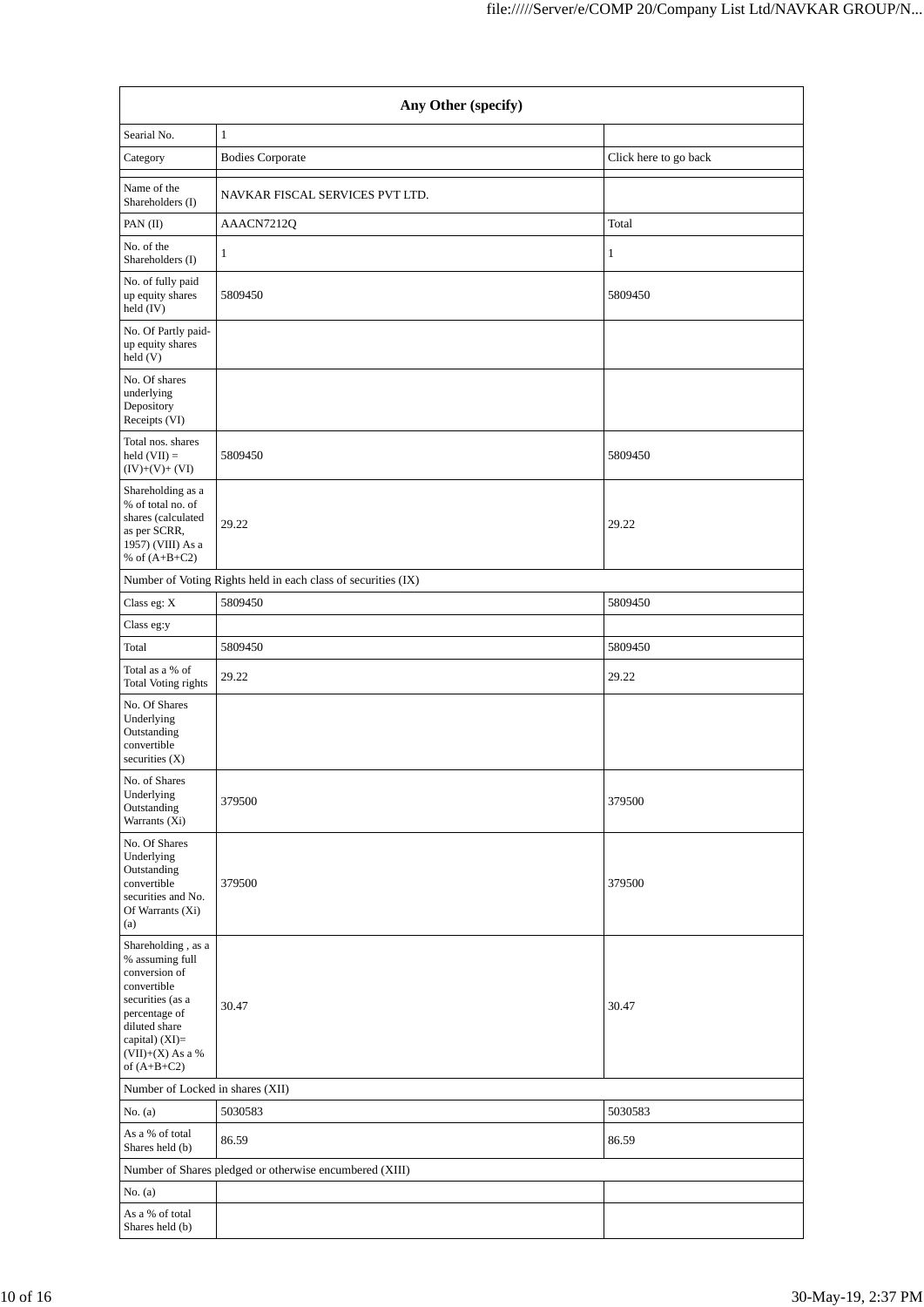| Number of equity<br>shares held in<br>dematerialized<br>form $(XIV)$ | 5809450 | 5809450 |
|----------------------------------------------------------------------|---------|---------|
| Reason for not providing PAN                                         |         |         |
| Reason for not<br>providing PAN                                      |         |         |
| Shareholder type                                                     |         |         |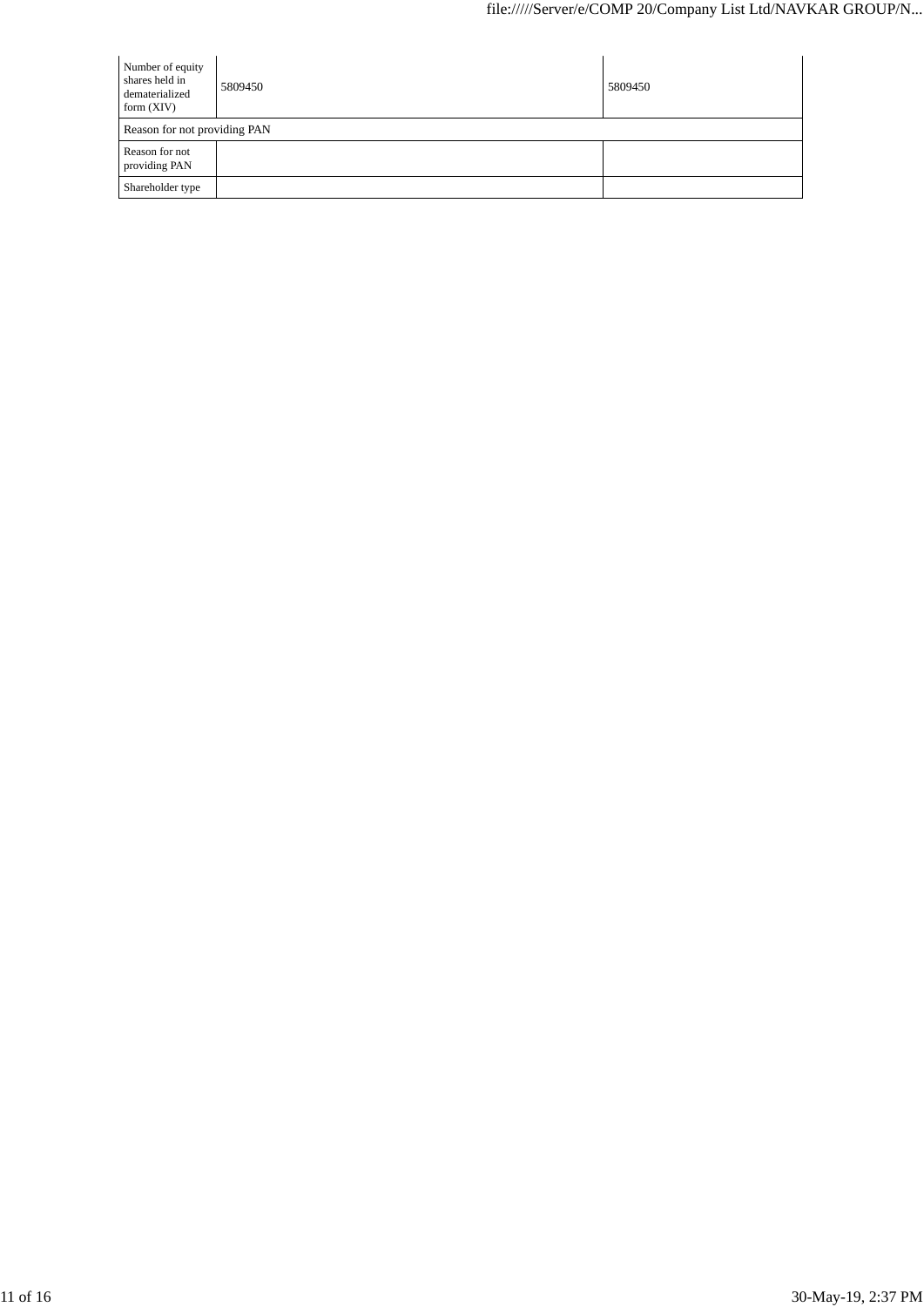|                                                                                                                                                                                        |                            | Individuals - ii. Individual shareholders holding nominal share capital in excess of Rs. 2 lakhs. |                                                  |                                      |                                               |                                                   |                                            |
|----------------------------------------------------------------------------------------------------------------------------------------------------------------------------------------|----------------------------|---------------------------------------------------------------------------------------------------|--------------------------------------------------|--------------------------------------|-----------------------------------------------|---------------------------------------------------|--------------------------------------------|
| Searial No.                                                                                                                                                                            | $\mathbf{1}$               | $\sqrt{2}$                                                                                        | 3                                                | $\overline{4}$                       | 5                                             | 6                                                 | $\overline{7}$                             |
| Name of the<br>Shareholders (I)                                                                                                                                                        | KETAN J.<br><b>RUKHANA</b> | <b>AYAN</b><br>SHIRISHBHAI<br><b>SHAH</b>                                                         | <b>SHIVANI</b><br><b>KETAN</b><br><b>RUKHANA</b> | YOGESH<br><b>BIHARILAL</b><br>PARIKH | <b>VINI</b><br><b>HARSH</b><br><b>RUKHANA</b> | <b>SHRIPAL</b><br><b>DALICHAND</b><br><b>SHAH</b> | ASHOKKUMAR<br>HAKAMCHAND<br><b>MIGLANI</b> |
| PAN (II)                                                                                                                                                                               | AAAPR7140N                 | ADAPS6911P                                                                                        | AGZPR9429D                                       | AQPPP7044L                           | AJBPR8474R                                    | AGGPS7983L                                        | ABSPM6773F                                 |
| No. of fully paid<br>up equity shares<br>held $(IV)$                                                                                                                                   | 384000                     | 250994                                                                                            | 384000                                           | 925000                               | 384000                                        | 200000                                            | 325000                                     |
| No. Of Partly paid-<br>up equity shares<br>held (V)                                                                                                                                    |                            |                                                                                                   |                                                  |                                      |                                               |                                                   |                                            |
| No. Of shares<br>underlying<br>Depository<br>Receipts (VI)                                                                                                                             |                            |                                                                                                   |                                                  |                                      |                                               |                                                   |                                            |
| Total nos. shares<br>held $(VII) =$<br>$(IV)+(V)+(VI)$                                                                                                                                 | 384000                     | 250994                                                                                            | 384000                                           | 925000                               | 384000                                        | 200000                                            | 325000                                     |
| Shareholding as a<br>% of total no. of<br>shares (calculated<br>as per SCRR,<br>1957) (VIII) As a<br>% of $(A+B+C2)$                                                                   | 1.93                       | 1.26                                                                                              | 1.93                                             | 4.65                                 | 1.93                                          | 1.01                                              | 1.63                                       |
| Number of Voting Rights held in each class of securities (IX)                                                                                                                          |                            |                                                                                                   |                                                  |                                      |                                               |                                                   |                                            |
| Class eg: $X$                                                                                                                                                                          | 384000                     | 250994                                                                                            | 384000                                           | 925000                               | 384000                                        | 200000                                            | 325000                                     |
| Class eg:y                                                                                                                                                                             |                            |                                                                                                   |                                                  |                                      |                                               |                                                   |                                            |
| Total                                                                                                                                                                                  | 384000                     | 250994                                                                                            | 384000                                           | 925000                               | 384000                                        | 200000                                            | 325000                                     |
| Total as a % of<br>Total Voting rights                                                                                                                                                 | 1.93                       | 1.26                                                                                              | 1.93                                             | 4.65                                 | 1.93                                          | 1.01                                              | 1.63                                       |
| No. Of Shares<br>Underlying<br>Outstanding<br>convertible<br>securities $(X)$                                                                                                          |                            |                                                                                                   |                                                  |                                      |                                               |                                                   |                                            |
| No. of Shares<br>Underlying<br>Outstanding<br>Warrants (Xi)                                                                                                                            | $\boldsymbol{0}$           | $\boldsymbol{0}$                                                                                  | $\boldsymbol{0}$                                 | $\boldsymbol{0}$                     | $\boldsymbol{0}$                              | $\boldsymbol{0}$                                  | $\boldsymbol{0}$                           |
| No. Of Shares<br>Underlying<br>Outstanding<br>convertible<br>securities and No.<br>Of Warrants (Xi)<br>(a)                                                                             | $\overline{0}$             | $\boldsymbol{0}$                                                                                  | $\boldsymbol{0}$                                 | $\boldsymbol{0}$                     | $\boldsymbol{0}$                              | $\boldsymbol{0}$                                  | 0                                          |
| Shareholding, as a<br>% assuming full<br>conversion of<br>convertible<br>securities (as a<br>percentage of<br>diluted share<br>capital) $(XI)=$<br>$(VII)+(X)$ As a %<br>of $(A+B+C2)$ | 1.89                       | 1.24                                                                                              | 1.89                                             | 4.55                                 | 1.89                                          | 0.98                                              | 1.6                                        |
| Number of Locked in shares (XII)                                                                                                                                                       |                            |                                                                                                   |                                                  |                                      |                                               |                                                   |                                            |
| No. (a)                                                                                                                                                                                | 384000                     | $\boldsymbol{0}$                                                                                  | 384000                                           | $\boldsymbol{0}$                     | 384000                                        | 200000                                            | $\boldsymbol{0}$                           |
| As a % of total<br>Shares held (b)                                                                                                                                                     | 100                        | $\boldsymbol{0}$                                                                                  | 100                                              | $\overline{0}$                       | 100                                           | 100                                               | $\mathbf{0}$                               |
| Number of equity<br>shares held in<br>dematerialized<br>form (XIV)                                                                                                                     | 384000                     | 250994                                                                                            | 384000                                           | 925000                               | 384000                                        | 200000                                            | 325000                                     |
| Reason for not providing PAN                                                                                                                                                           |                            |                                                                                                   |                                                  |                                      |                                               |                                                   |                                            |
| Reason for not<br>providing PAN                                                                                                                                                        |                            |                                                                                                   |                                                  |                                      |                                               |                                                   |                                            |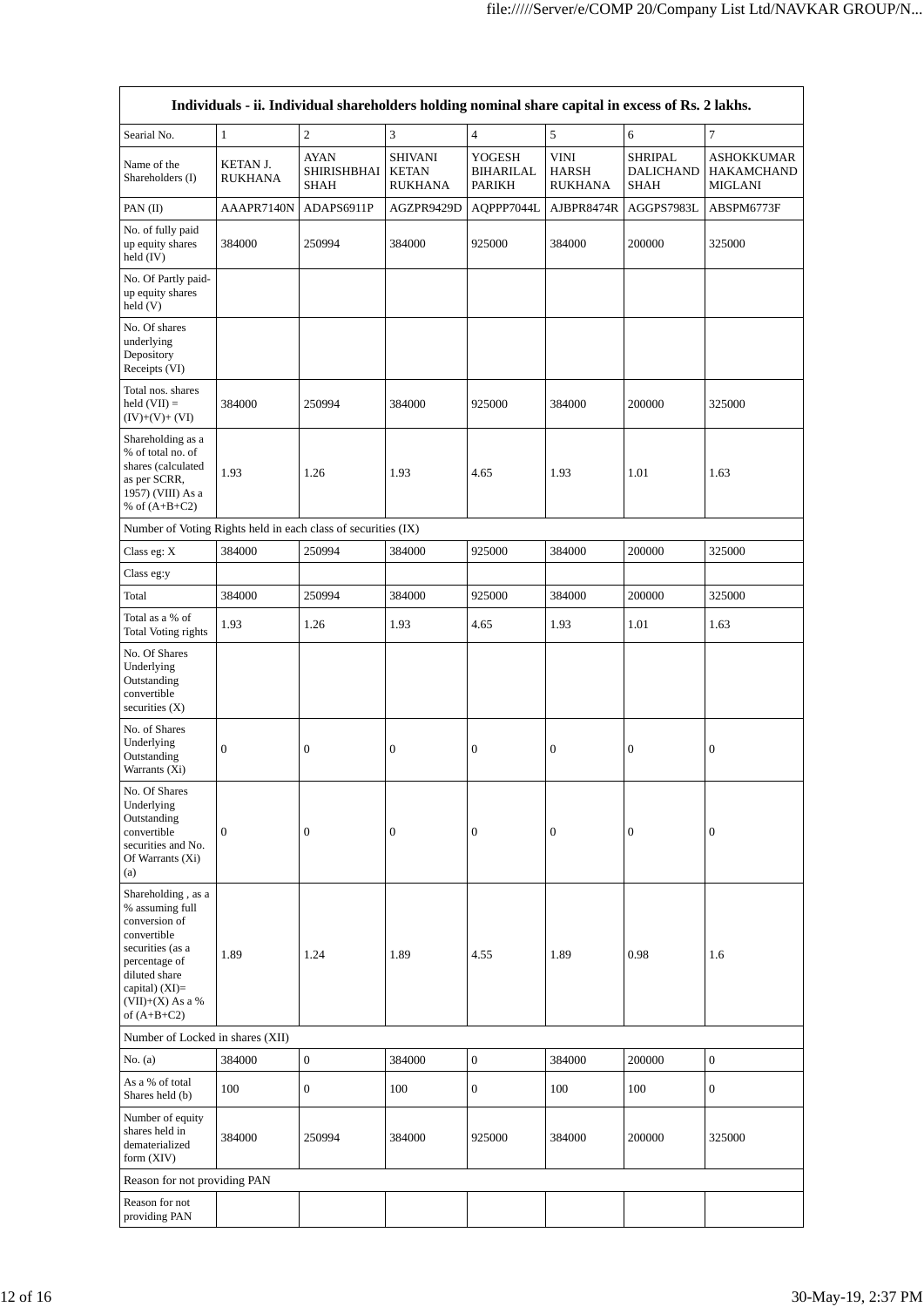| Individuals - ii. Individual shareholders holding nominal share capital in excess of Rs. 2 lakhs.                                                                                    |                                                               |                                      |                                       |                          |  |  |  |
|--------------------------------------------------------------------------------------------------------------------------------------------------------------------------------------|---------------------------------------------------------------|--------------------------------------|---------------------------------------|--------------------------|--|--|--|
| Searial No.                                                                                                                                                                          | 8                                                             | 9                                    | 10                                    |                          |  |  |  |
| Name of the<br>Shareholders (I)                                                                                                                                                      | HARSHA K.<br><b>RUKHANA</b>                                   | <b>HARSH KETAN</b><br><b>RUKHANA</b> | RENUBALA ASHOKKUMAR<br><b>MIGLANI</b> | Click here to go<br>back |  |  |  |
| PAN (II)                                                                                                                                                                             | AAAPR8925M                                                    | AADPR5894C                           | ABOPM4380J                            | Total                    |  |  |  |
| No. of fully paid<br>up equity shares<br>held (IV)                                                                                                                                   | 384000                                                        | 384000                               | 325000                                | 3945994                  |  |  |  |
| No. Of Partly paid-<br>up equity shares<br>$\text{held}$ (V)                                                                                                                         |                                                               |                                      |                                       |                          |  |  |  |
| No. Of shares<br>underlying<br>Depository<br>Receipts (VI)                                                                                                                           |                                                               |                                      |                                       |                          |  |  |  |
| Total nos. shares<br>held $(VII) =$<br>$(IV)+(V)+(VI)$                                                                                                                               | 384000                                                        | 384000                               | 325000                                | 3945994                  |  |  |  |
| Shareholding as a<br>% of total no. of<br>shares (calculated<br>as per SCRR,<br>1957) (VIII) As a<br>% of $(A+B+C2)$                                                                 | 1.93                                                          | 1.93                                 | 1.63                                  | 19.85                    |  |  |  |
|                                                                                                                                                                                      | Number of Voting Rights held in each class of securities (IX) |                                      |                                       |                          |  |  |  |
| Class eg: X                                                                                                                                                                          | 384000                                                        | 384000                               | 325000                                | 3945994                  |  |  |  |
| Class eg:y                                                                                                                                                                           |                                                               |                                      |                                       |                          |  |  |  |
| Total                                                                                                                                                                                | 384000                                                        | 384000                               | 325000                                | 3945994                  |  |  |  |
| Total as a % of<br><b>Total Voting rights</b>                                                                                                                                        | 1.93                                                          | 1.93                                 | 1.63                                  | 19.85                    |  |  |  |
| No. Of Shares<br>Underlying<br>Outstanding<br>convertible<br>securities $(X)$                                                                                                        |                                                               |                                      |                                       |                          |  |  |  |
| No. of Shares<br>Underlying<br>Outstanding<br>Warrants (Xi)                                                                                                                          | $\boldsymbol{0}$                                              | $\boldsymbol{0}$                     | $\boldsymbol{0}$                      | $\boldsymbol{0}$         |  |  |  |
| No. Of Shares<br>Underlying<br>Outstanding<br>convertible<br>securities and No.<br>Of Warrants (Xi)<br>(a)                                                                           | $\boldsymbol{0}$                                              | $\boldsymbol{0}$                     | $\boldsymbol{0}$                      | $\boldsymbol{0}$         |  |  |  |
| Shareholding, as a<br>% assuming full<br>conversion of<br>convertible<br>securities (as a<br>percentage of<br>diluted share<br>capital) (XI)=<br>$(VII)+(X)$ As a %<br>of $(A+B+C2)$ | 1.89                                                          | 1.89                                 | 1.6                                   | 19.43                    |  |  |  |
| Number of Locked in shares (XII)                                                                                                                                                     |                                                               |                                      |                                       |                          |  |  |  |
| No. $(a)$                                                                                                                                                                            | 384000                                                        | 384000                               | $\boldsymbol{0}$                      | 2120000                  |  |  |  |
| As a % of total<br>Shares held (b)                                                                                                                                                   | 100                                                           | 100                                  | $\boldsymbol{0}$                      | 53.73                    |  |  |  |
| Number of equity<br>shares held in<br>dematerialized<br>form $(XIV)$                                                                                                                 | 384000                                                        | 384000                               | 325000                                | 3945994                  |  |  |  |
| Reason for not providing PAN                                                                                                                                                         |                                                               |                                      |                                       |                          |  |  |  |
| Reason for not<br>providing PAN                                                                                                                                                      |                                                               |                                      |                                       |                          |  |  |  |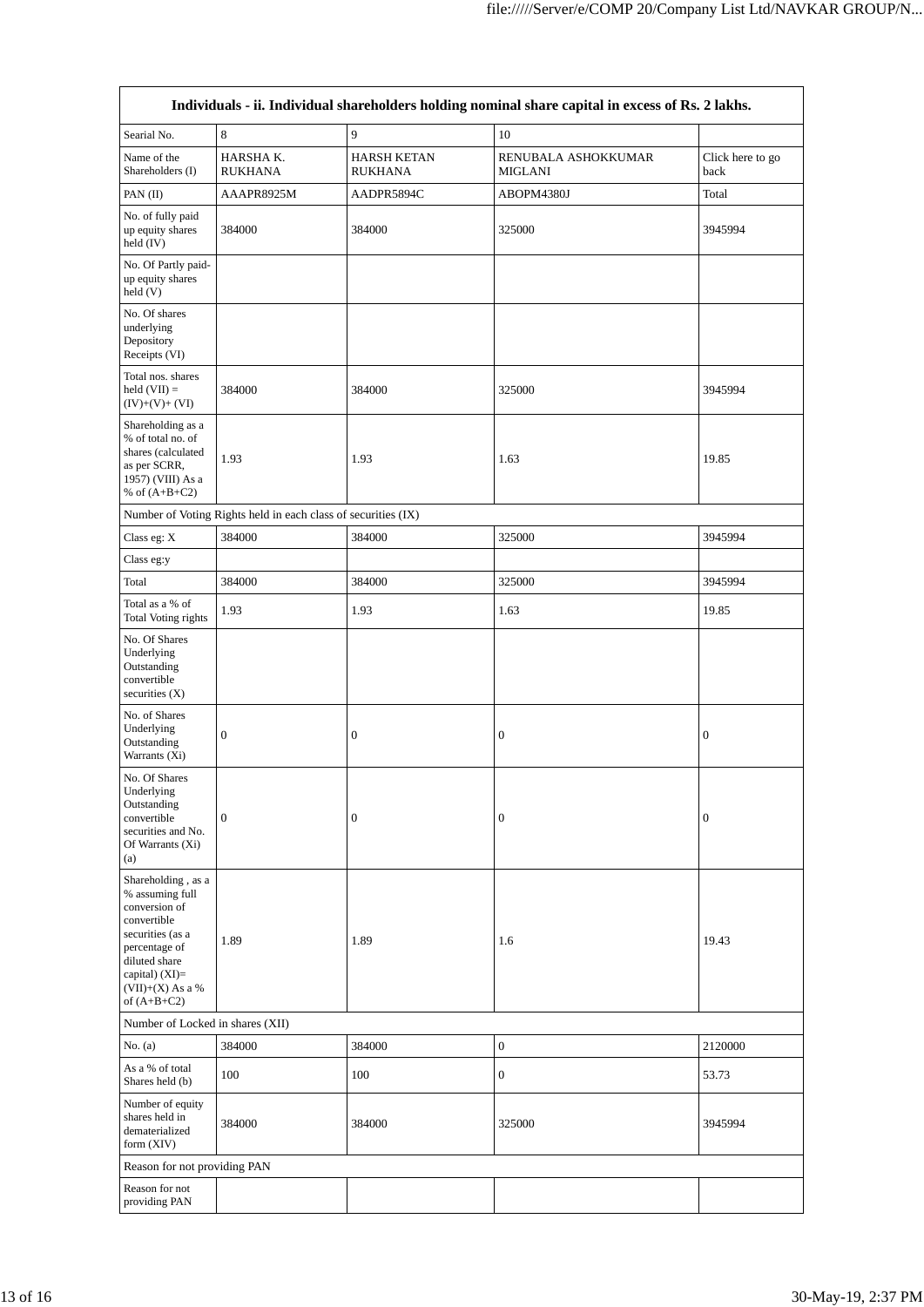| Any Other (specify)                                                                                                                                                                  |                            |                                                               |                                                           |                  |                              |                          |  |
|--------------------------------------------------------------------------------------------------------------------------------------------------------------------------------------|----------------------------|---------------------------------------------------------------|-----------------------------------------------------------|------------------|------------------------------|--------------------------|--|
| Searial No.                                                                                                                                                                          | $\mathbf{1}$               | $\overline{c}$                                                | 3                                                         | $\overline{4}$   | 5                            |                          |  |
| Category                                                                                                                                                                             | <b>Bodies</b><br>Corporate | <b>Bodies Corporate</b>                                       | <b>Bodies Corporate</b>                                   | HUF              | Non-Resident<br>Indian (NRI) |                          |  |
| Category / More<br>than 1 percentage                                                                                                                                                 | Category                   | More than 1 percentage<br>of shareholding                     | More than 1 percentage of<br>shareholding                 | Category         | Category                     |                          |  |
| Name of the<br>Shareholders (I)                                                                                                                                                      |                            | <b>EFFICENT TIE-UP</b><br>PRIVATE LIMITED                     | <b>SHITALNATH</b><br>CONSULTANT PRIVATE<br><b>LIMITED</b> |                  |                              | Click here to<br>go back |  |
| PAN (II)                                                                                                                                                                             |                            | AACCE8022D                                                    | AAUCS2248D                                                |                  |                              | Total                    |  |
| No. of the<br>Shareholders (I)                                                                                                                                                       | 44                         | $\mathbf{1}$                                                  | $\mathbf{1}$                                              | 29               | $\overline{c}$               | 75                       |  |
| No. of fully paid<br>up equity shares<br>held (IV)                                                                                                                                   | 4538665                    | 3925000                                                       | 438300                                                    | 72636            | 852450                       | 5463751                  |  |
| No. Of Partly paid-<br>up equity shares<br>held (V)                                                                                                                                  |                            |                                                               |                                                           |                  |                              |                          |  |
| No. Of shares<br>underlying<br>Depository<br>Receipts (VI)                                                                                                                           |                            |                                                               |                                                           |                  |                              |                          |  |
| Total nos. shares<br>held $(VII) =$<br>$(IV)+(V)+(VI)$                                                                                                                               | 4538665                    | 3925000                                                       | 438300                                                    | 72636            | 852450                       | 5463751                  |  |
| Shareholding as a<br>% of total no. of<br>shares (calculated<br>as per SCRR,<br>1957) (VIII) As a<br>% of $(A+B+C2)$                                                                 | 22.83                      | 19.74                                                         | 2.2                                                       | 0.37             | 4.29                         | 27.49                    |  |
|                                                                                                                                                                                      |                            | Number of Voting Rights held in each class of securities (IX) |                                                           |                  |                              |                          |  |
| Class eg: X                                                                                                                                                                          | 4538665                    | 3925000                                                       | 438300                                                    | 72636            | 852450                       | 5463751                  |  |
| Class eg:y                                                                                                                                                                           |                            |                                                               |                                                           |                  |                              |                          |  |
| Total                                                                                                                                                                                | 4538665                    | 3925000                                                       | 438300                                                    | 72636            | 852450                       | 5463751                  |  |
| Total as a % of<br>Total Voting rights                                                                                                                                               | 22.83                      | 19.74                                                         | 2.2                                                       | 0.37             | 4.29                         | 27.49                    |  |
| No. Of Shares<br>Underlying<br>Outstanding<br>convertible<br>securities $(X)$                                                                                                        |                            |                                                               |                                                           |                  |                              |                          |  |
| No. of Shares<br>Underlying<br>Outstanding<br>Warrants (Xi)                                                                                                                          | $\mathbf{0}$               | $\mathbf{0}$                                                  | $\boldsymbol{0}$                                          | $\overline{0}$   | $\mathbf{0}$                 | 0                        |  |
| No. Of Shares<br>Underlying<br>Outstanding<br>convertible<br>securities and No.<br>Of Warrants (Xi)<br>(a)                                                                           | $\boldsymbol{0}$           | $\boldsymbol{0}$                                              | $\boldsymbol{0}$                                          | $\boldsymbol{0}$ | $\mathbf{0}$                 | $\boldsymbol{0}$         |  |
| Shareholding, as a<br>% assuming full<br>conversion of<br>convertible<br>securities (as a<br>percentage of<br>diluted share<br>capital) (XI)=<br>$(VII)+(X)$ As a %<br>of $(A+B+C2)$ | 22.34                      | 19.32                                                         | 2.16                                                      | 0.36             | 4.2                          | 26.9                     |  |
| Number of Locked in shares (XII)                                                                                                                                                     |                            |                                                               |                                                           |                  |                              |                          |  |
| No. $(a)$                                                                                                                                                                            | $\boldsymbol{0}$           | $\mathbf{0}$                                                  | $\mathbf{0}$                                              | $\boldsymbol{0}$ | $\mathbf{0}$                 | $\boldsymbol{0}$         |  |
| As a % of total<br>Shares held (b)                                                                                                                                                   | $\boldsymbol{0}$           | $\mathbf{0}$                                                  | $\mathbf{0}$                                              | $\boldsymbol{0}$ | $\mathbf{0}$                 | 0                        |  |